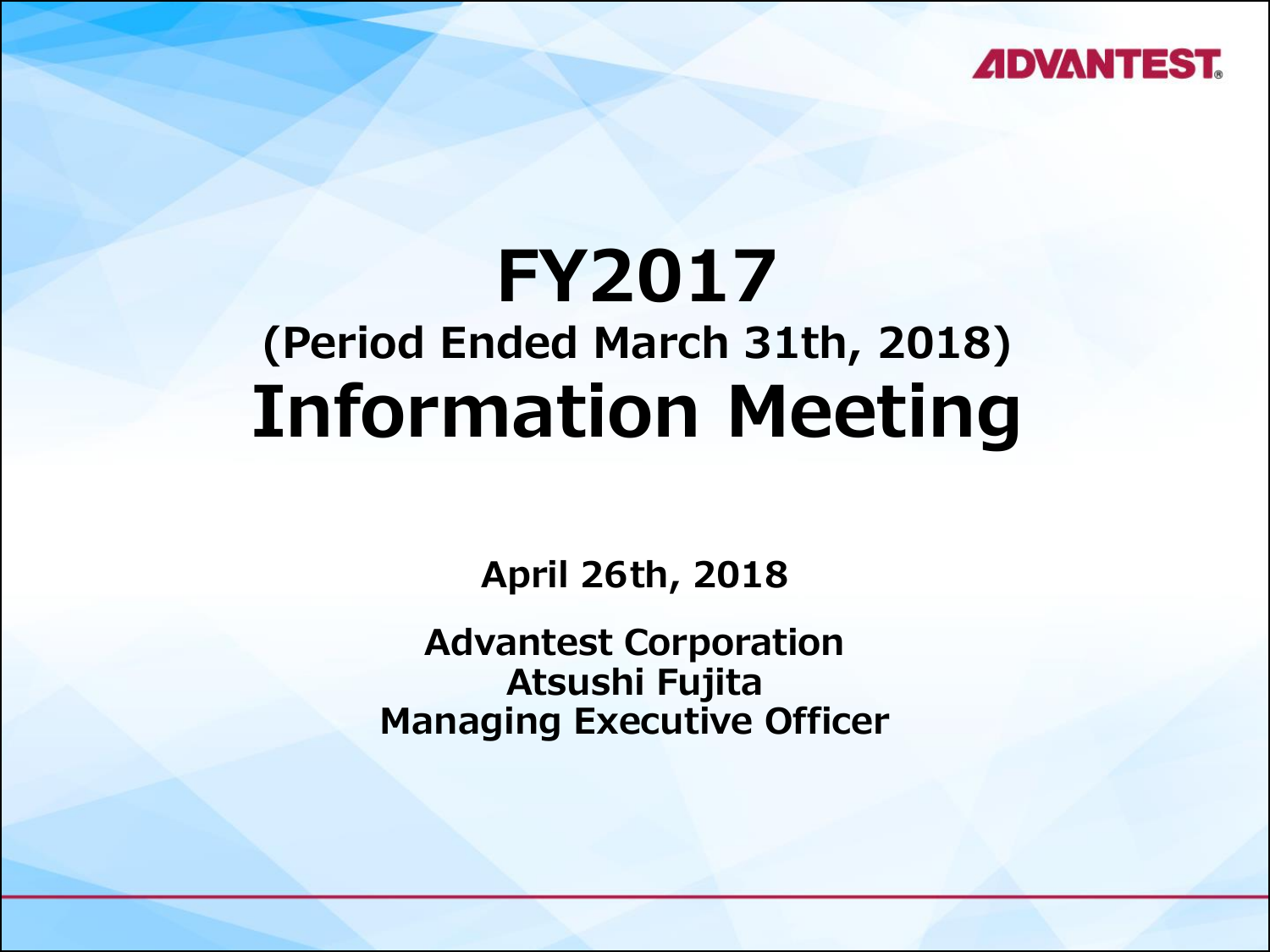#### **NOTE**

#### **Accounting Standards**

Our results and outlook, described in this presentation, have been prepared in accordance with IFRS.

#### **Cautionary Statement with Respect to Forward-Looking Statements**

This presentation contains "forward-looking statements" that are based on Advantest's current expectations, estimates and projections. These statements include, among other things, the discussion of Advantest's business strategy, outlook and expectations as to market and business developments, production and capacity plans. Generally, these forward-looking statements can be identified by the use of forward-looking terminology such as "anticipate," "believe," "estimate," "expect," "intend," "project," "should" and similar expressions. Forward-looking statements are subject to known and unknown risks, uncertainties and other factors that may cause Advantest's actual results, levels of activity, performance or achievements to be materially different from those expressed or implied by such forwardlooking statements.

#### **Use of These Materials**

The information contained in this presentation is protected under intellectual property laws, such as copyright law, patent law, trademark law and design law, and other laws and statutes of each country and various treaties. Any use (modification, copying, diversion, etc.) of this information that goes beyond that which is clearly authorized by law and statutes, and is not approved in writing by our company in advance, is forbidden.

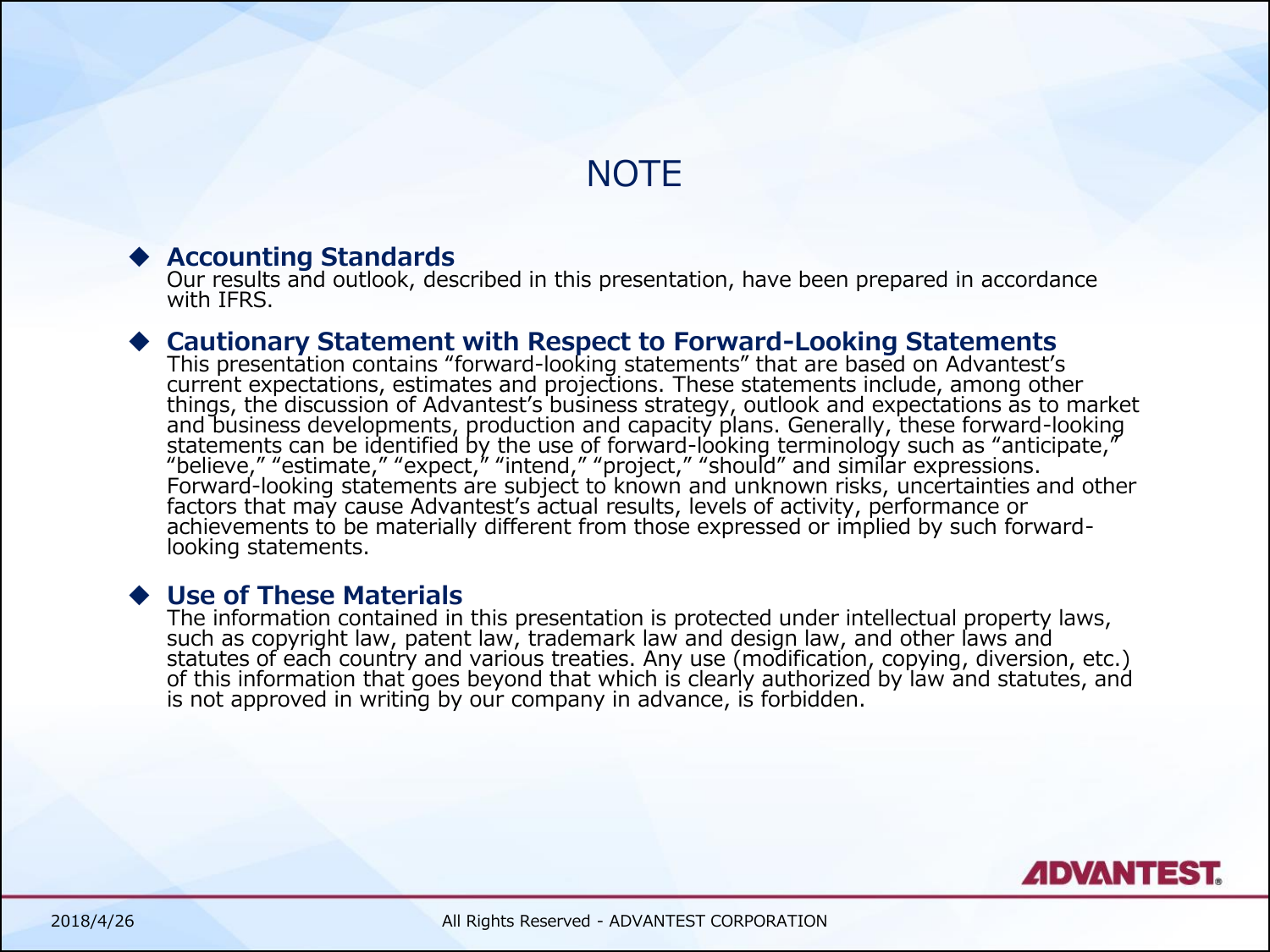

## **Financial Results for FY2017**

### **FY2018 Business Outlook**

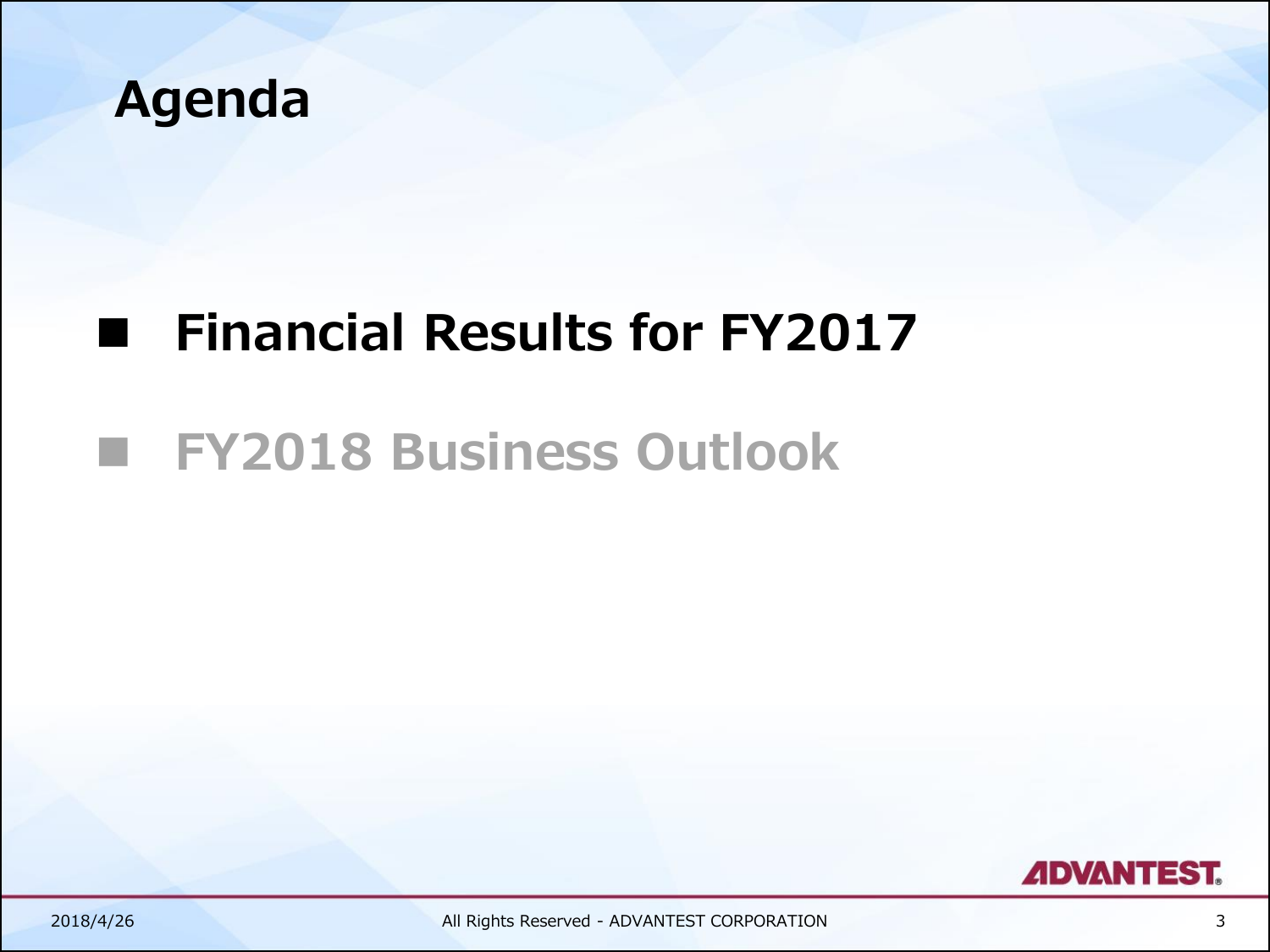### **Summary of Results**

|                                                           |          | <b>FY16</b>   | <b>FY17</b>    | $(\Delta)$            | vs. FY17<br>(%) |
|-----------------------------------------------------------|----------|---------------|----------------|-----------------------|-----------------|
| <b>Orders</b>                                             |          | 164.7         | 247.8          | $+83.1$               | $+50.5%$        |
| <b>Sales</b>                                              |          | 155.9         | 207.2          | $+51.3$               | $+32.9%$        |
| <b>Gross Profit</b><br><b>Gross Profit Margin</b>         |          | 89.7<br>57.6% | 106.6<br>51.4% | $+16.8$<br>$-6.2pts$  | $+18.8%$        |
| <b>Operating Income</b><br><b>Operating Income Margin</b> |          | 13.9<br>8.9%  | 24.5<br>11.8%  | $+10.6$<br>$+2.9$ pts | $+76.1%$        |
| Income Before Tax                                         |          | 15.0          | 24.3           | $+9.3$                | $+61.6%$        |
| Net Income<br>Net Income Margin                           |          | 14.2<br>9.1%  | 18.1<br>8.7%   | $+3.9$<br>$-0.4$ pts  | $+27.5%$        |
| <b>Backlog</b>                                            |          | 42.2          | 82.8           | $+40.6$               | $+96.1%$        |
| Annual Dividend Per Share                                 |          | 425           | 432            | $+47$                 |                 |
| <b>Exchange Rate</b>                                      | $1$ US\$ | ¥108          | ¥111           |                       | ¥3 Depreciation |
|                                                           | 1 Euro   | ¥119          | ¥129           | ¥10 Depreciation      |                 |
|                                                           |          |               |                |                       |                 |



(¥B)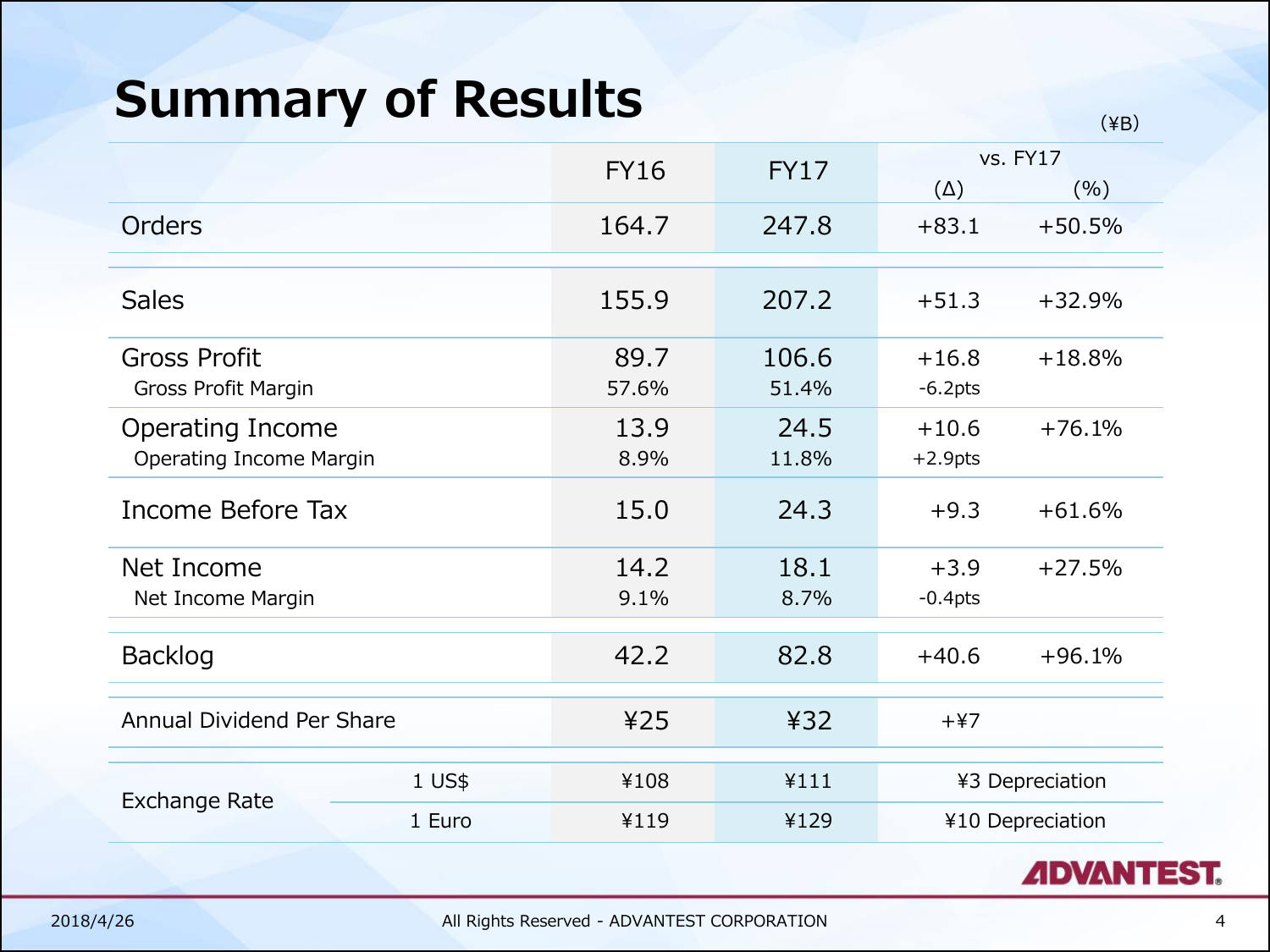# **FY17 Orders by Segment / Region**

#### **Orders by Segment Constanting Constanting Constanting Constanting Constanting Constanting Constanting Constanting Constanting Constanting Constanting Constanting Constanting Constanting Constanting Constanting Constanti**



Note: Intersegment transactions have been eliminated from totals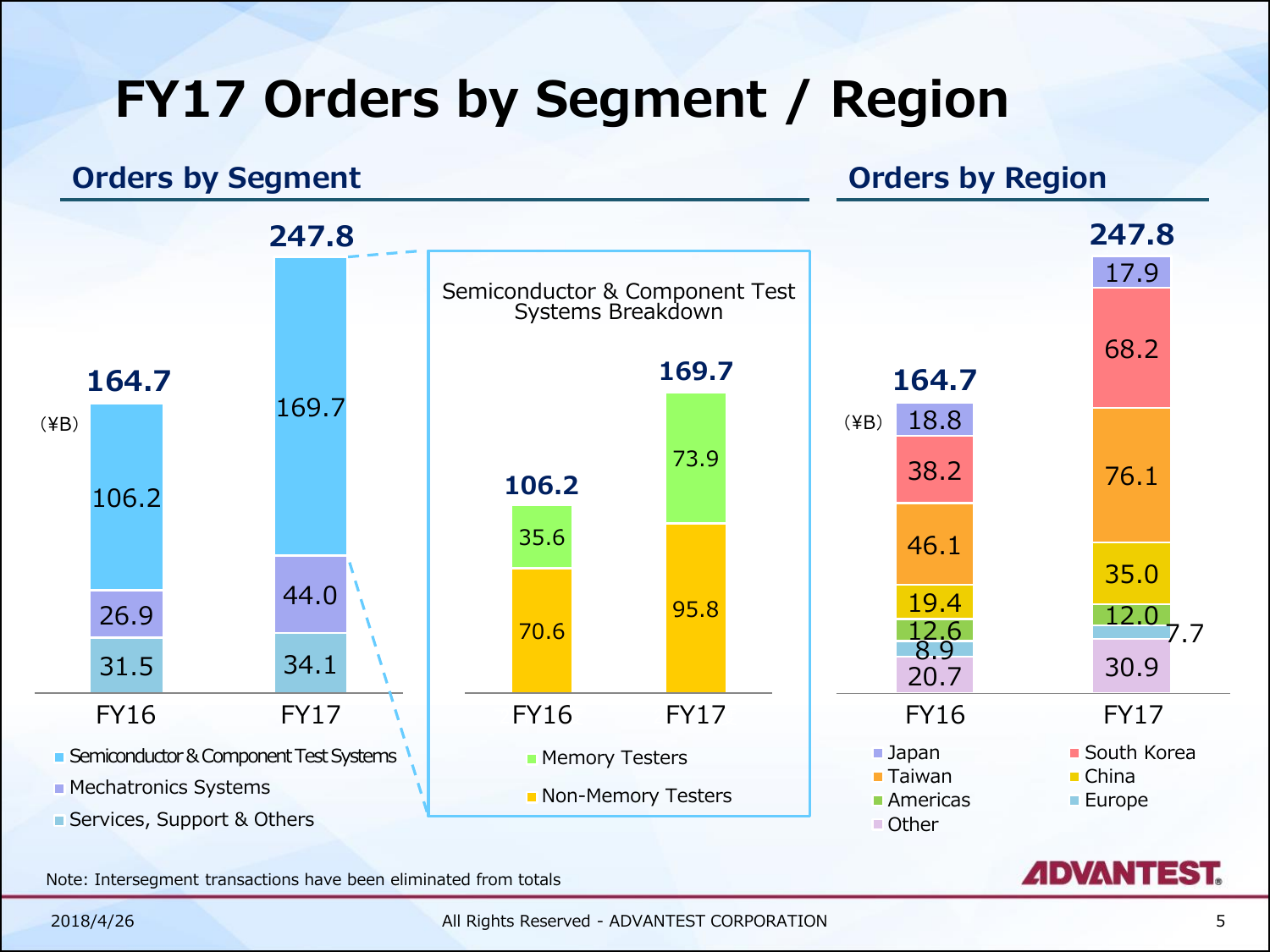# **FY17 Sales by Segment / Region**

#### **Sales by Segment Sales by Region**



Note: Intersegment transactions have been eliminated from totals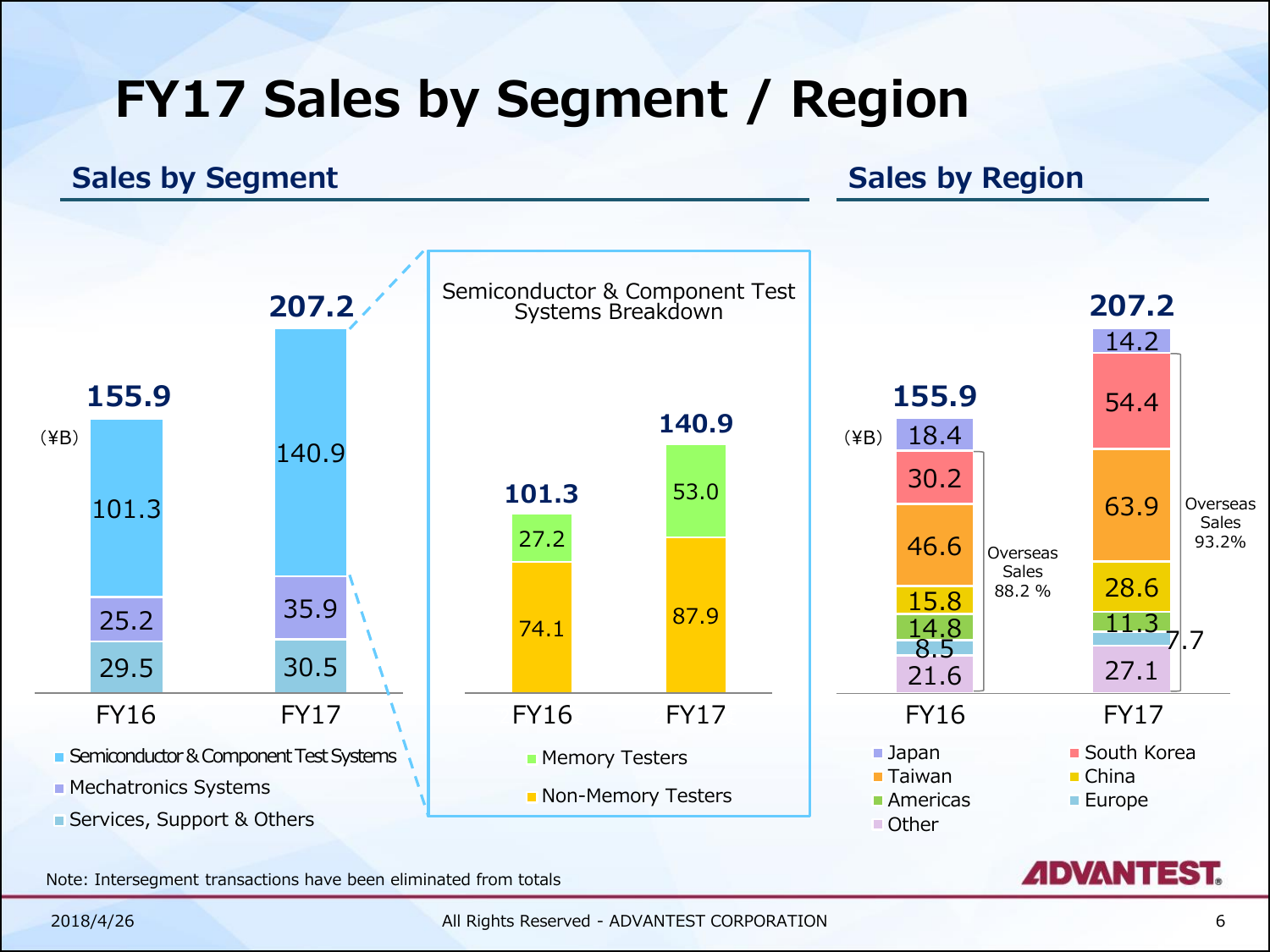## **FY17 4Q Summary of Results**

|                         |          | <b>FY16</b> |       | <b>FY17</b> |       |       | QoQ              |          | YoY         |                  |
|-------------------------|----------|-------------|-------|-------------|-------|-------|------------------|----------|-------------|------------------|
|                         |          | 4Q          | 1Q    | 2Q          | 3Q    | 4Q    | $(\Delta)$       | (%)      | $(\Delta)$  | (%)              |
| Orders                  |          | 48.4        | 49.4  | 56.2        | 56.8  | 85.4  | $+28.6$          | $+50.4%$ | $+37.0$     | $+76.5%$         |
| <b>Sales</b>            |          | 48.3        | 40.7  | 47.7        | 50.9  | 67.9  | $+17.1$          | $+33.5%$ | $+19.6$     | $+40.5%$         |
| Gross Profit            |          | 25.3        | 20.6  | 24.9        | 23.2  | 37.9  | $+14.5$          | $+62.5%$ | $+12.5$     | $+49.4%$         |
| Gross Profit Margin     |          | 52.4%       | 50.6% | 52.1%       | 45.8% | 55.7% | $+9.9$ pts       |          | $+3.3$ pts  |                  |
| <b>Operating Income</b> |          | 4.6         | 2.2   | 5.2         | 3.2   | 13.9  | $+10.6 + 328.1%$ |          |             | $+9.2 + 200.0\%$ |
| Operating Income Margin |          | 9.5%        | 5.5%  | 10.9%       | 6.4%  | 20.4% | $+14.0$ pts      |          | $+10.9$ pts |                  |
| Income Before Tax       |          | 5.3         | 1.6   | 4.8         | 3.4   | 14.5  | $+11.1 + 326.9%$ |          |             | $+9.2 + 175.0%$  |
| Net Income              |          | 6.8         | 1.0   | 3.9         | 2.6   | 10.6  | $+8.1 + 317.4%$  |          | $+3.8$      | $+55.7%$         |
| Net Income Margin       |          | 14.1%       | 2.4%  | 8.2%        | 5.0%  | 15.6% | $+10.6$ pts      |          | $+1.5$ pts  |                  |
| <b>Backlog</b>          |          | 42.2        | 50.9  | 59.4        | 65.3  | 82.8  | $+17.5$          | $+26.8%$ | $+40.6$     | $+96.1%$         |
| Exchange Rate           | $1$ US\$ | ¥115        | 4112  | 4111        | 4112  | 4111  | ¥1 Appreciation  |          |             | ¥4 Appreciation  |
|                         | 1 Euro   | 4122        | 4121  | ¥128        | ¥132  | ¥134  | ¥2 Depreciation  |          |             | ¥13 Depreciation |



 $(\yen B)$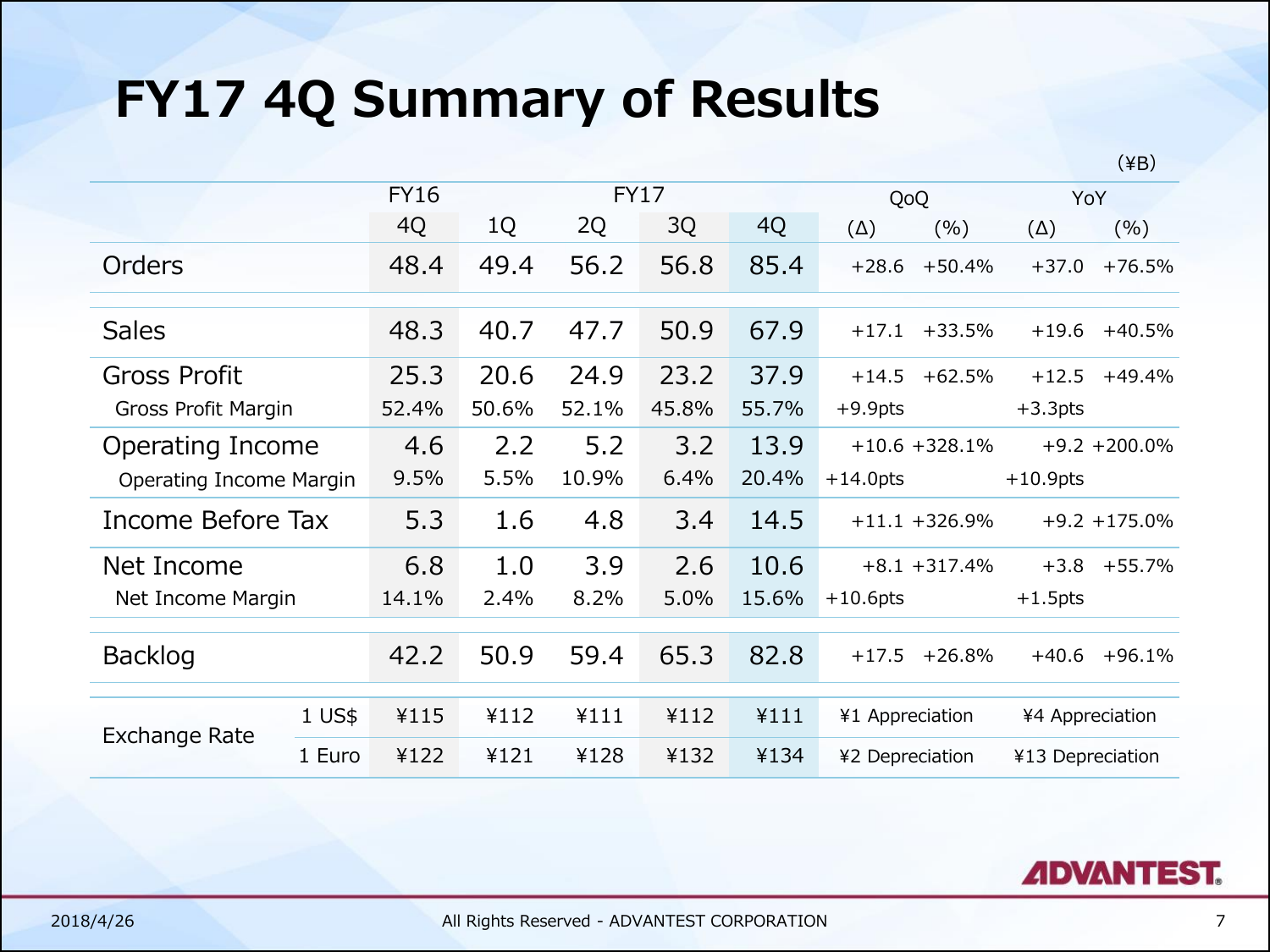### **Orders by Segment**



2018/4/26 All Rights Reserved - ADVANTEST CORPORATION 8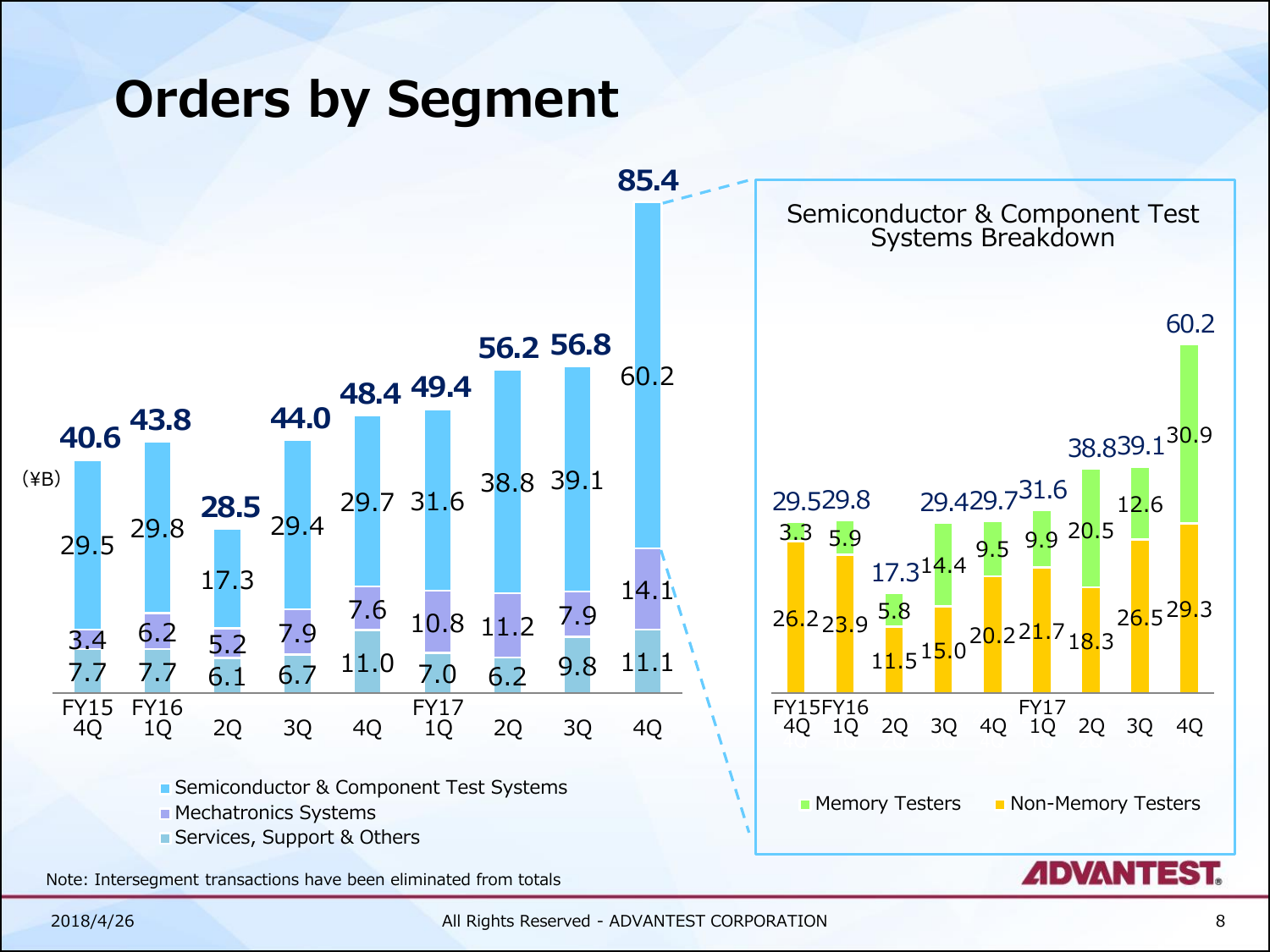#### **Orders by Region**



**ADVANTEST.**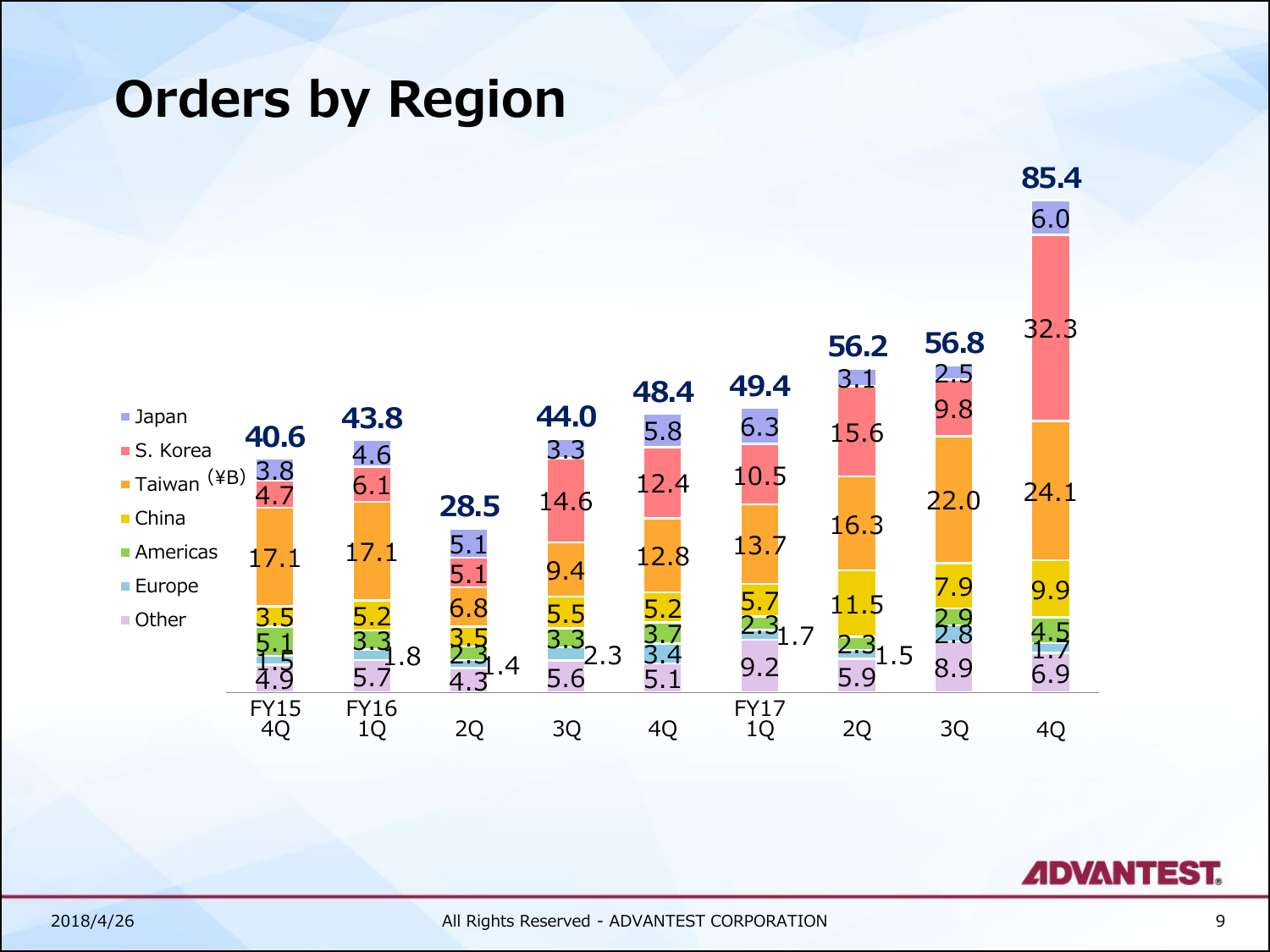#### **Sales by Segment**



2018/4/26 All Rights Reserved - ADVANTEST CORPORATION 10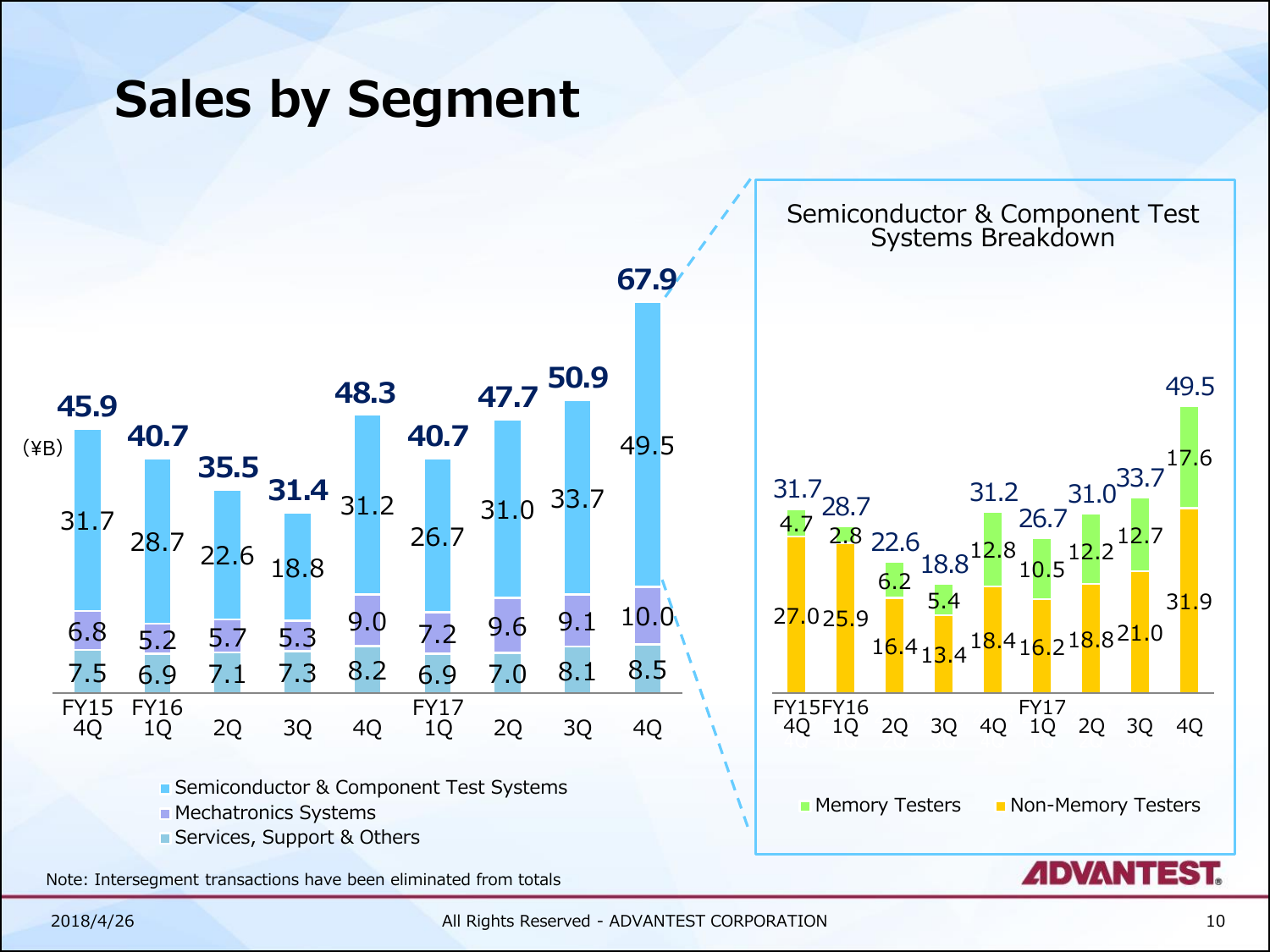#### **Sales by Region**



**ADVANTEST.**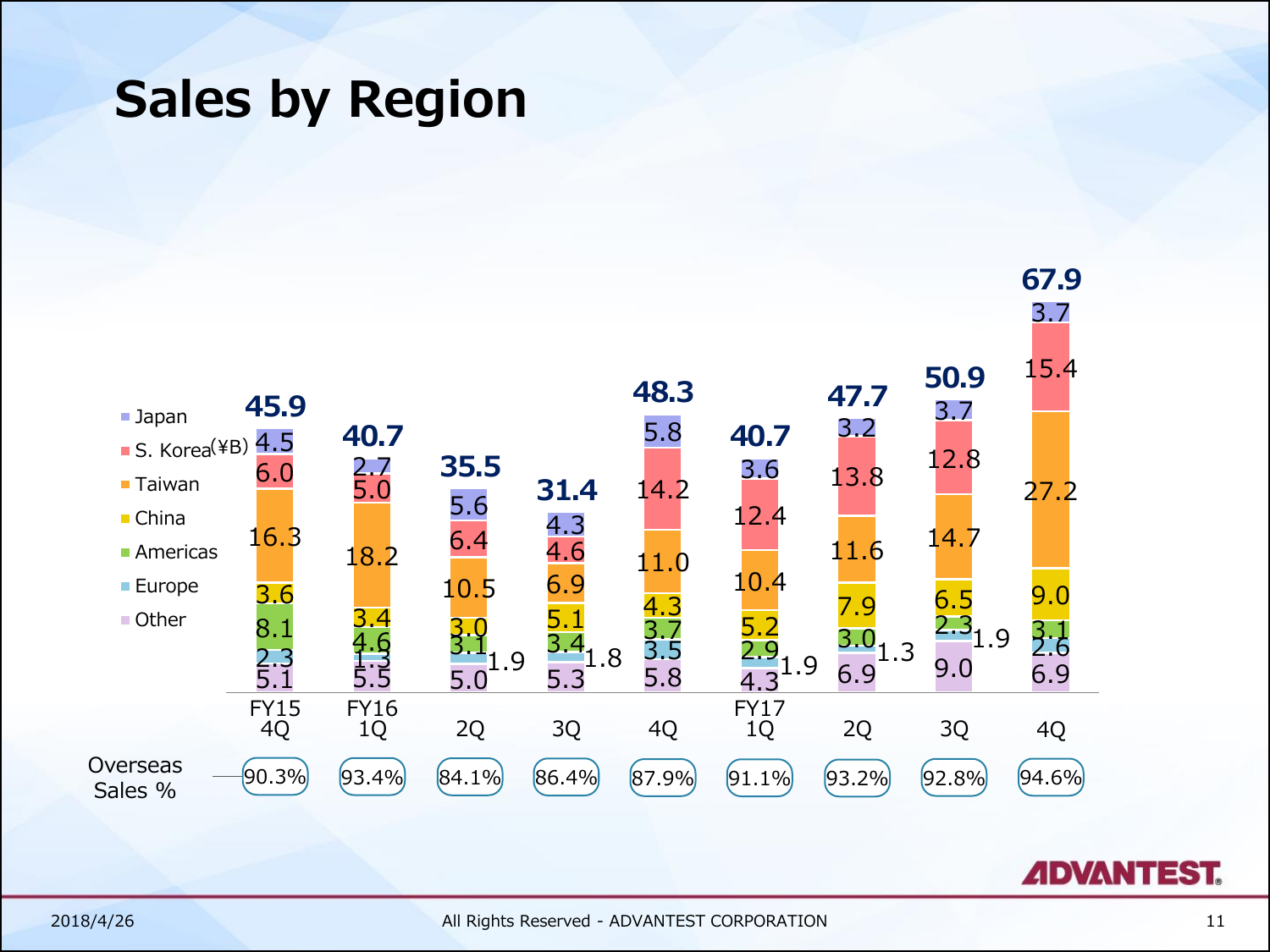#### **Sales / Gross Profit / Operating Income**

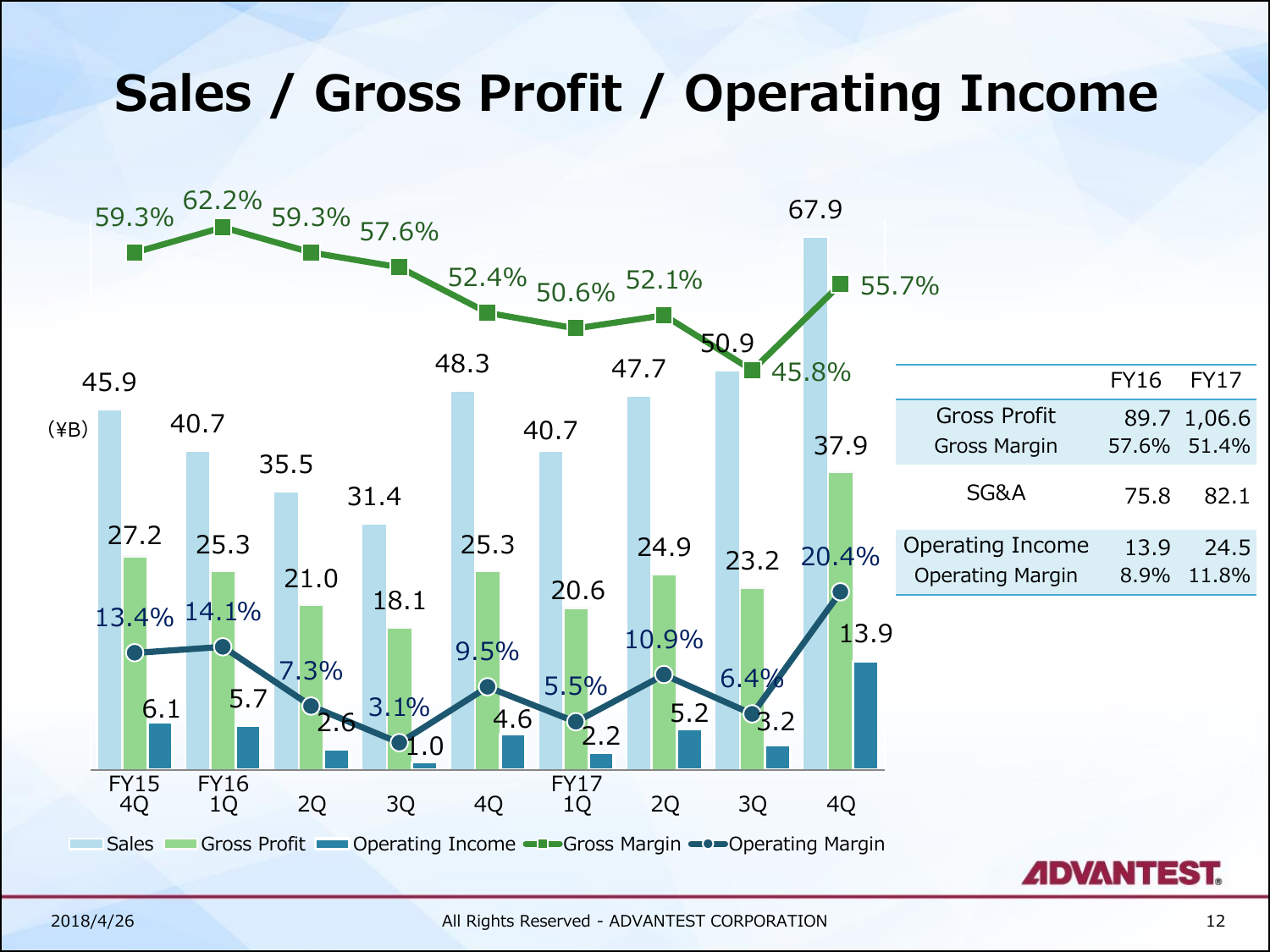#### **R&D Expenses/Capex/Depreciation & Amortization**



**R&D Expenses Capex Depreciation & Amortization** 

**ADVANTEST.**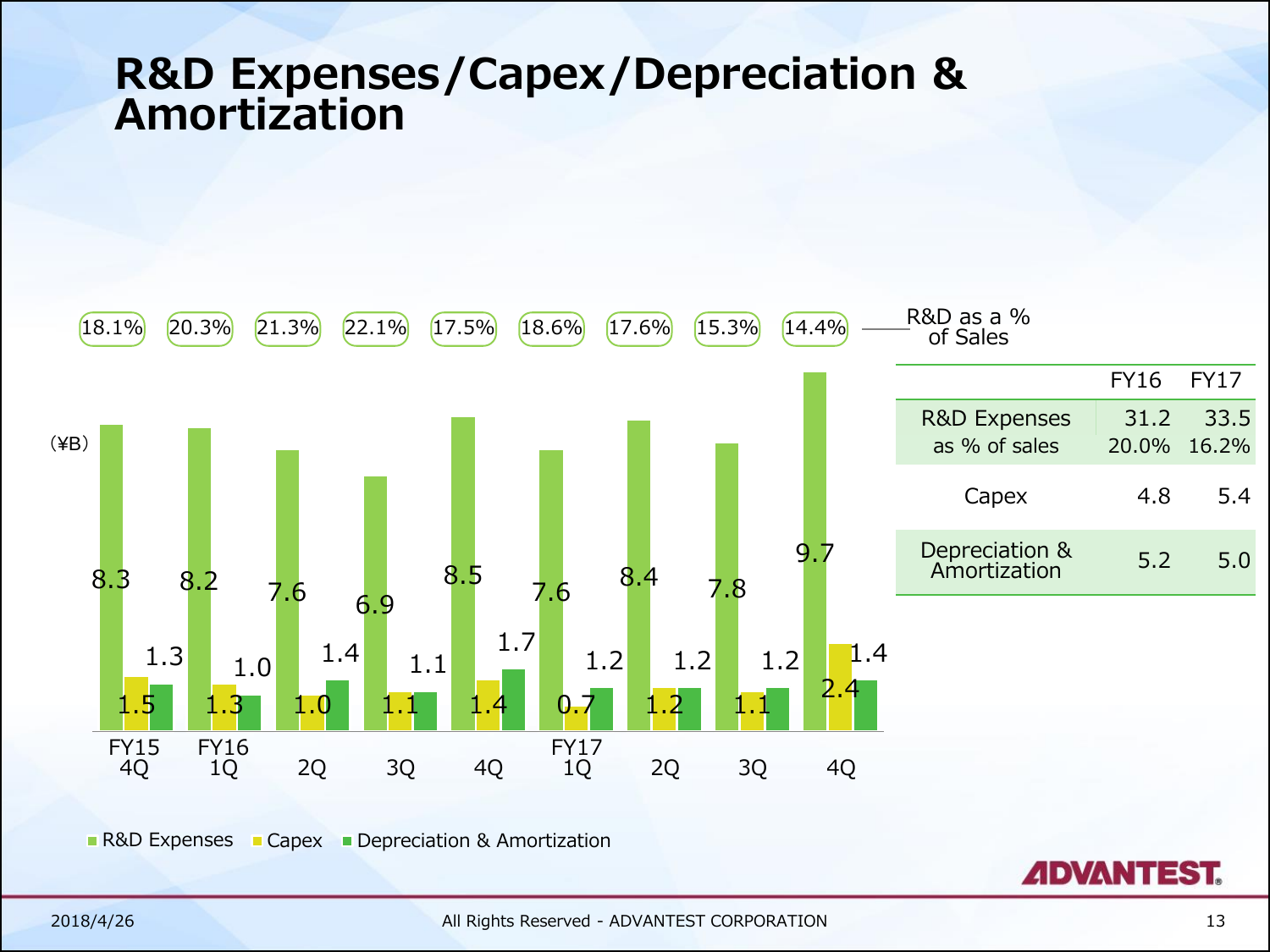# **FY17 Financial Position**

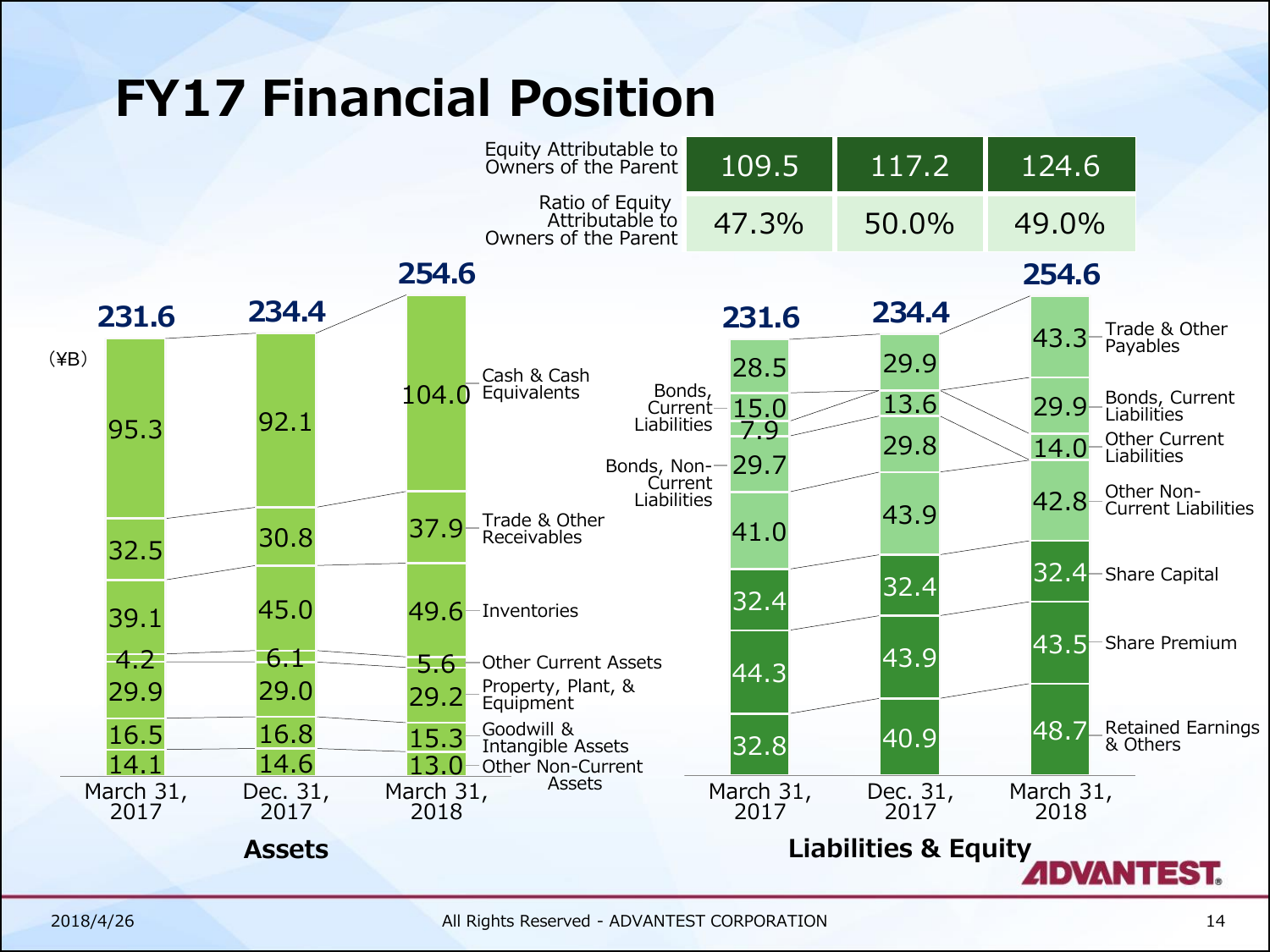

## **Financial Results for FY2017**

## **FY2018 Business Outlook**



2018/4/26 All Rights Reserved - ADVANTEST CORPORATION 15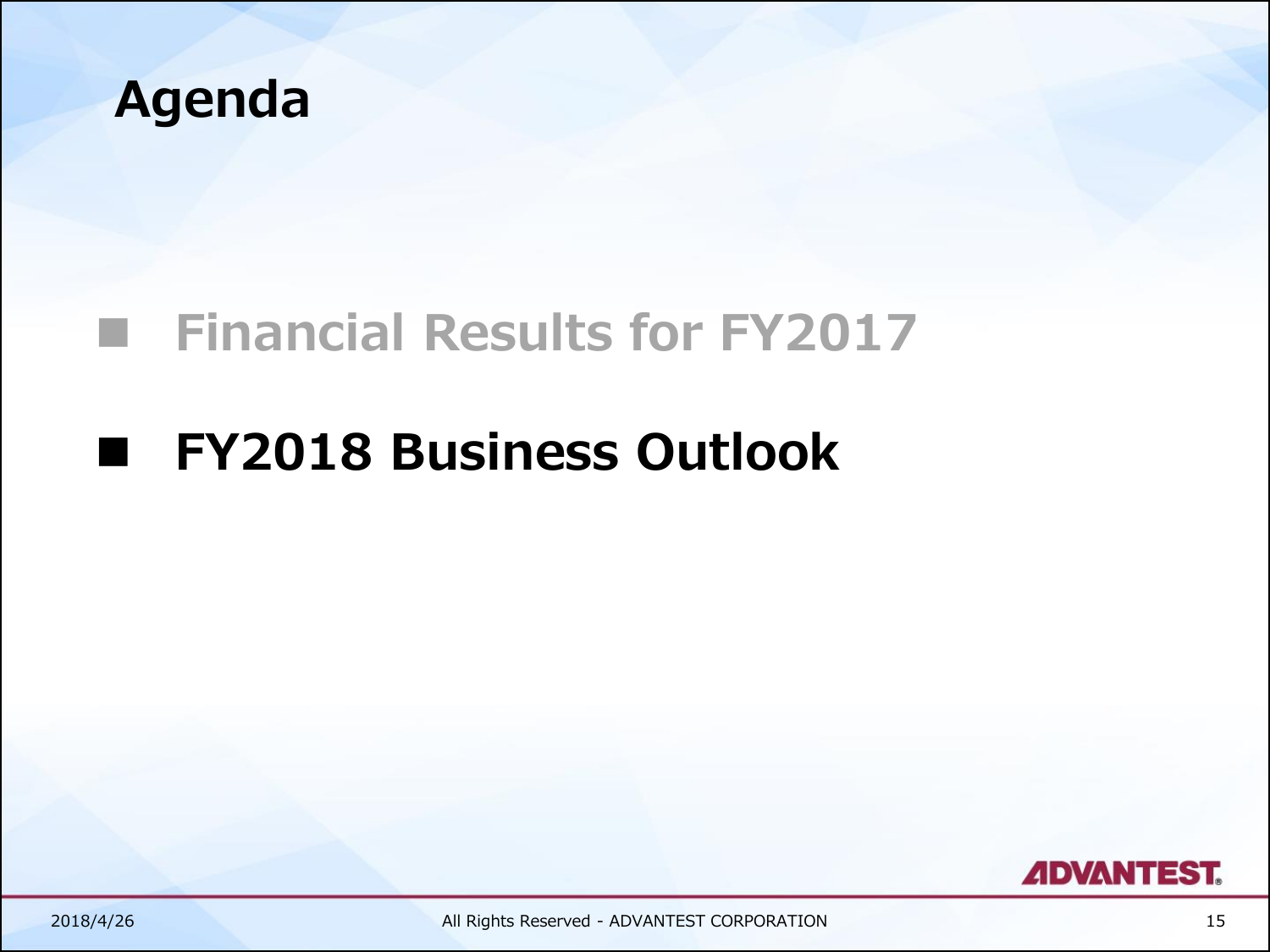#### **CY18 Market Forecast**

|                          | <b>CY17</b>        | CY18 estimate                    | YoY Change      |
|--------------------------|--------------------|----------------------------------|-----------------|
| Non-memory tester market | Approx<br>\$2,200M | Approx<br>$$2,200 \sim $2,300$ M | $+0\% \sim 5\%$ |
| Memory tester market     | Approx<br>\$750M   | Approx<br>\$900M                 | $+20%$          |

- $\checkmark$  The semiconductor tester market is expected to continue booming in 2018
- $\checkmark$  In the non-memory tester market, we anticipate solid demand in high-performance computing, automotive and display-related sectors
- $\checkmark$  We expect the memory tester market to grow this year as well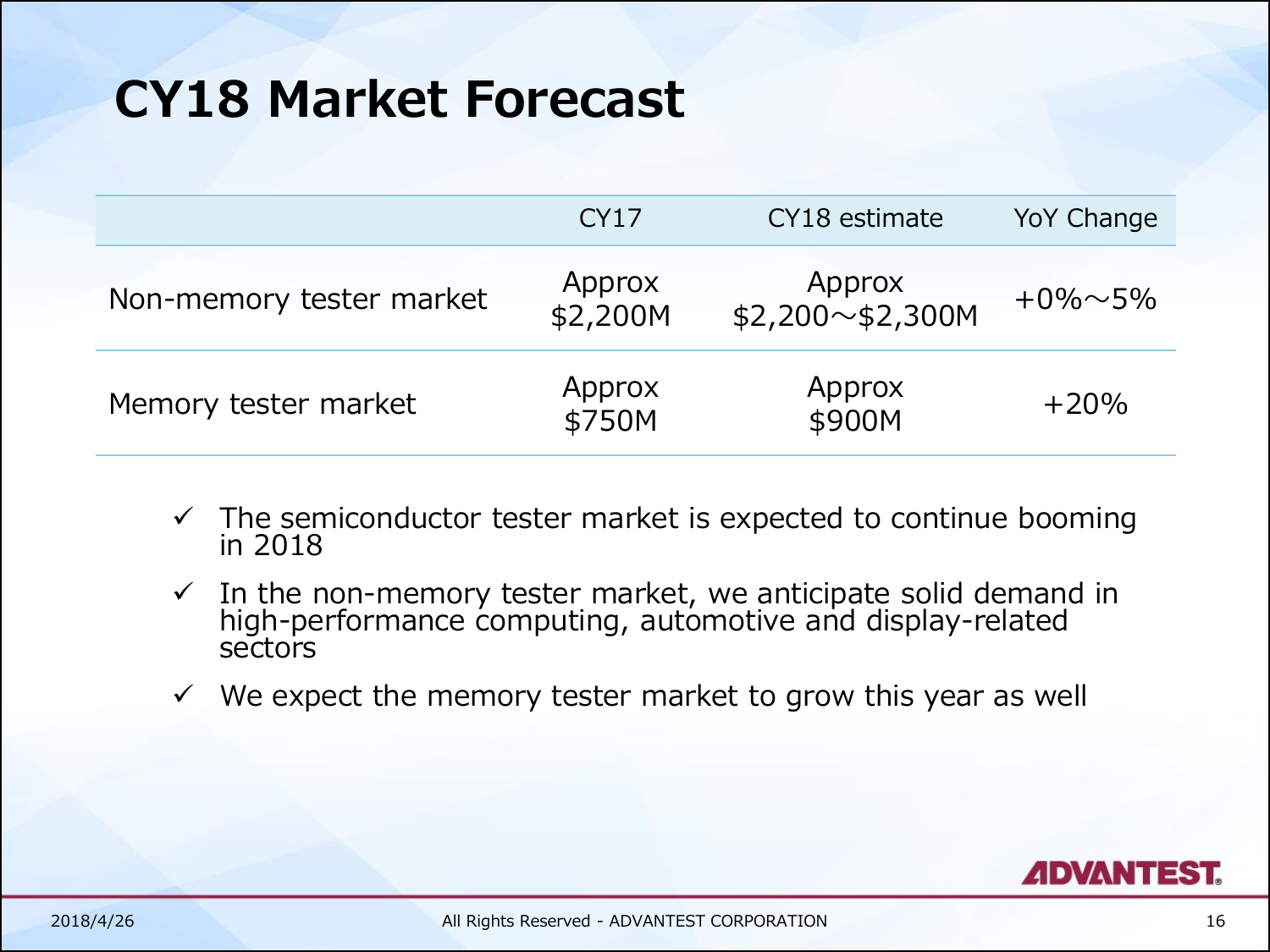#### **FY18 Forecast**

|                                                    |                                        |               |                         |                       | $($ $+$ $D$ $/$        |
|----------------------------------------------------|----------------------------------------|---------------|-------------------------|-----------------------|------------------------|
|                                                    |                                        | <b>FY17</b>   | <b>FY18</b><br>Forecast | $(\Delta)$            | <b>vs. FY17</b><br>(%) |
| Orders                                             |                                        | 247.8         | 220.0                   | $-27.8$               | $-11.2%$               |
| <b>Sales</b>                                       |                                        | 207.2         | 230.0                   | $+22.8$               | $+11.0%$               |
|                                                    | Semiconductor & Component Test systems | 140.9         | 160.0                   | $+19.1$               | $+13.5%$               |
| Mechatronics                                       |                                        | 35.9          | 38.0                    | $+2.1$                | $+5.9%$                |
| Services, Support & Others                         |                                        | 30.5          | 32.0                    | $+1.5$                | $+5.0%$                |
| Operating Income<br><b>Operating Income Margin</b> |                                        | 24.5<br>11.8% | 34.5<br>15.0%           | $+10.0$<br>$+3.2$ pts | $+40.9%$               |
| Income Before Tax                                  |                                        | 24.3          | 34.8                    | $+10.5$               | $+43.2%$               |
| Net Income<br>Net Income Margin                    |                                        | 18.1<br>8.7%  | 27.8<br>12.1%           | $+9.7$<br>$+3.4$ pts  | $+53.6%$               |
| <b>Backlog</b>                                     |                                        | 82.8          | 72.8                    | $-10.0$               | $+12.1%$               |
| <b>Exchange Rate</b>                               | 1 US\$                                 | 4111          | ¥105                    | ¥6 Appreciation       |                        |
|                                                    | 1 Euro                                 | ¥129          | ¥135                    | ¥6 Depreciation       |                        |

\* Our FY18 forecast does not reflect the impact of adopting IFRS 15

Note: Intersegment transactions have been eliminated from totals

 $(YD)$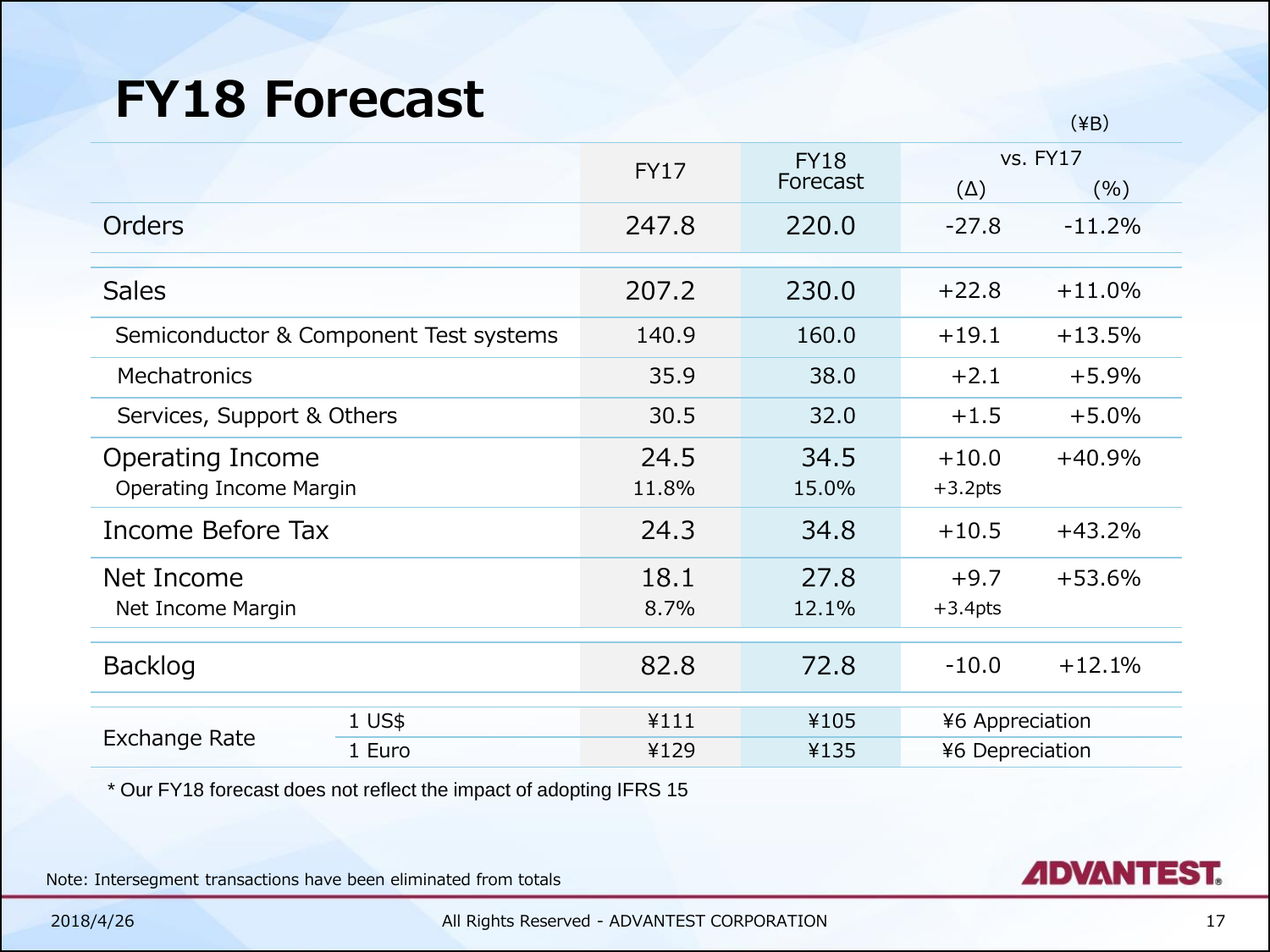### **FY18 Key Themes**

**Towards Business Growth**

#### **<Reinforce product supply capability>**

Improve parts procurement ability to keep up with dramatic tester demand growth

#### **<Mid-term measures for sustainable growth>**

Reinforce partnerships with customers in promising areas such as AI, 5G comms, and ADAS

#### **FY18 Investment Outlook**

- $\checkmark$  R&D expenses: ¥35.0B (FY17 actual: ¥33.5B)
- $\checkmark$  Capital investment: ¥7.0B (FY17 actual: ¥5.4B)
- Depreciation and amortization: ¥5.5B (FY17 actual: ¥5.0B)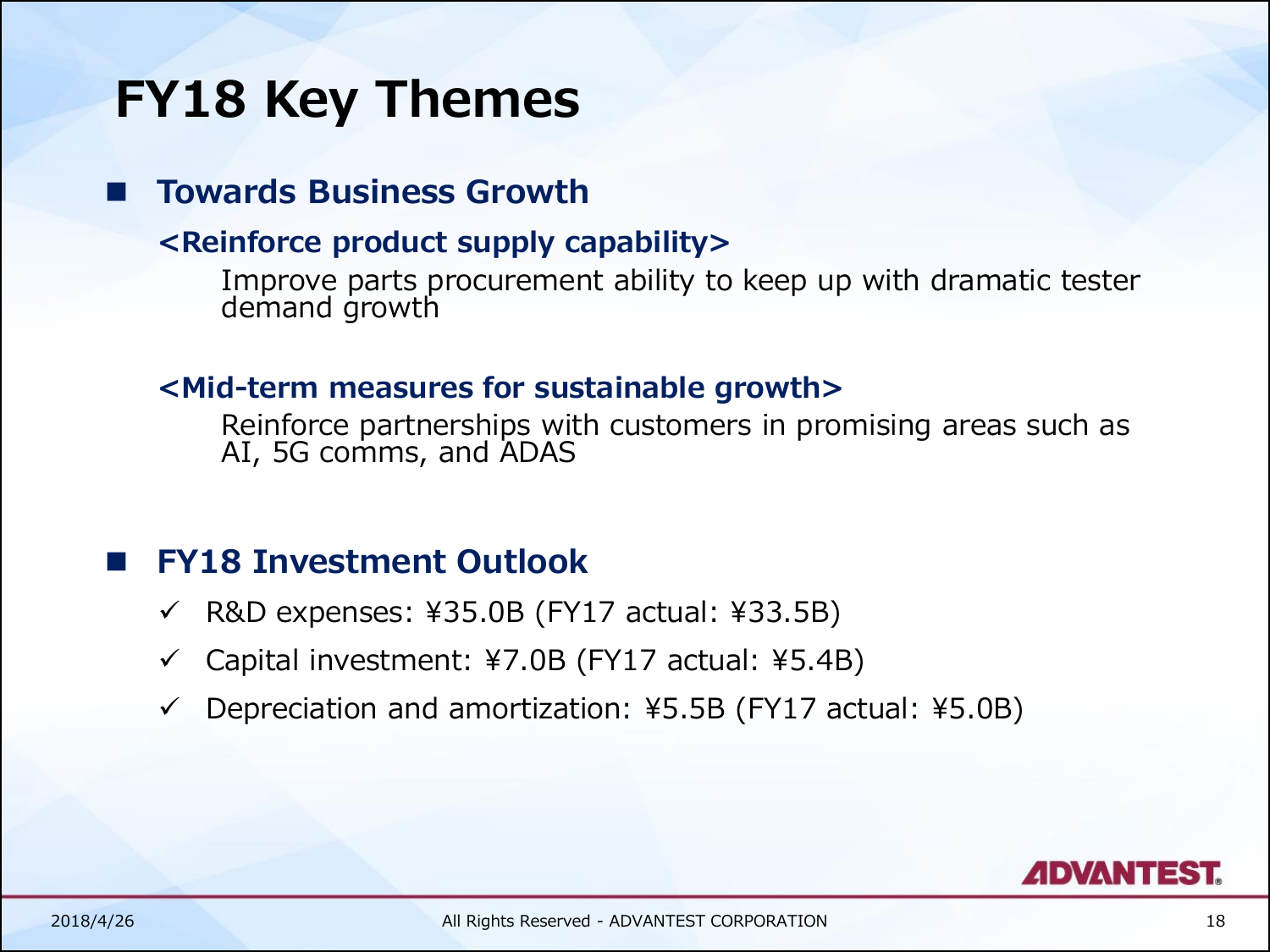## **FY18 Outlook by Segment**

Semiconductor & Component Test System Sales trends (¥B)



#### **Semiconductor & Component Test Systems <Non-Memory Testers>**

- $\checkmark$  Computing areas such as AI, as well as smartphones, are growing against a backdrop of better device performance
- $\checkmark$  The automotive and display-related demand environment continues to be favorable

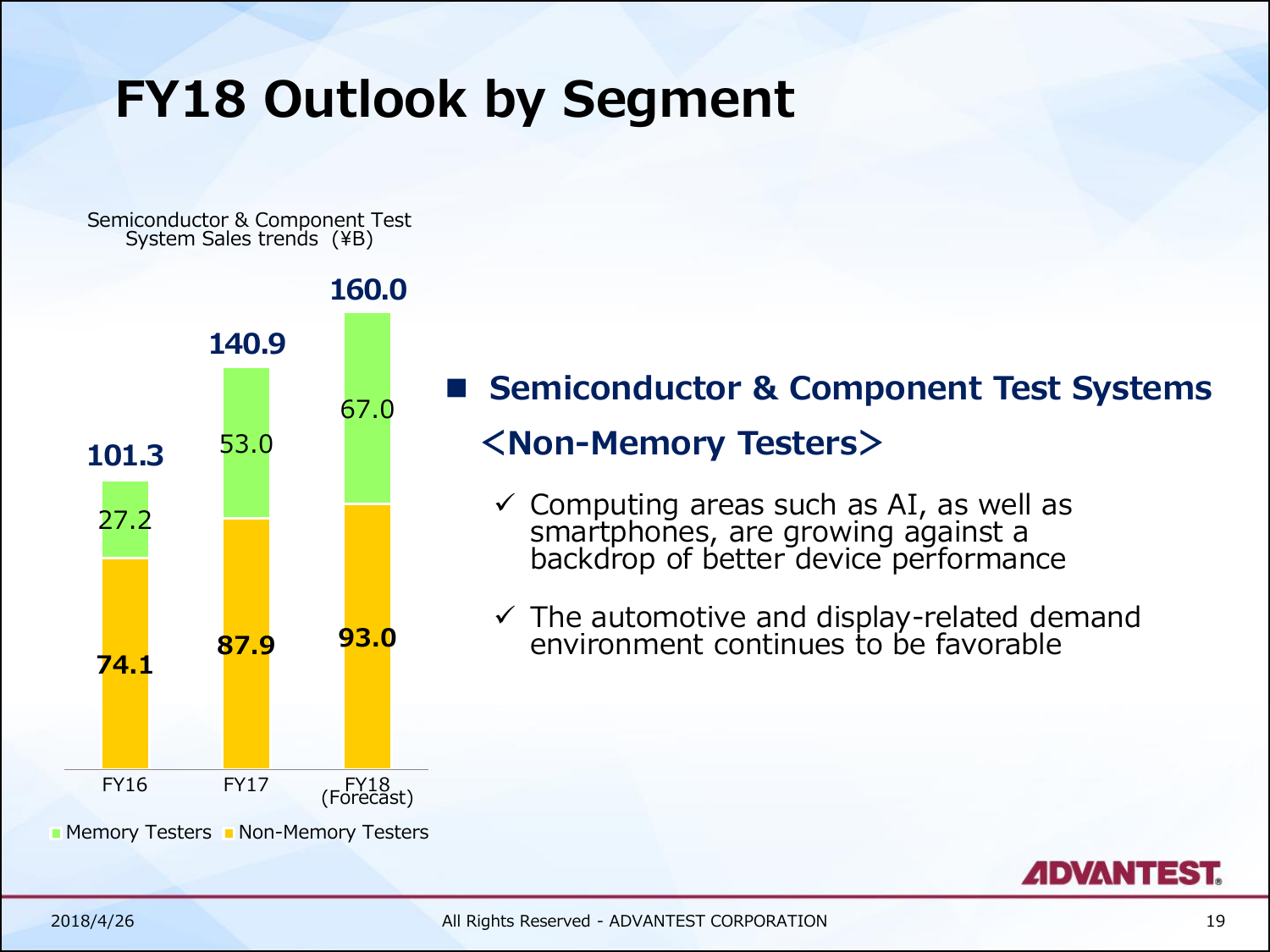## **FY18 Outlook by Segment**

Semiconductor & Component Test System Sales trends (¥B)



#### **Semiconductor & Component Test Systems**

#### **<Memory Testers>**

- $\checkmark$  Customers will continue to reinforce their investment in DRAM back-end testers for productivity improvements and high-speed test capabilities
- ✓ More layers in NAND flash devices and expansion of reliability assurance needs should expand test demand

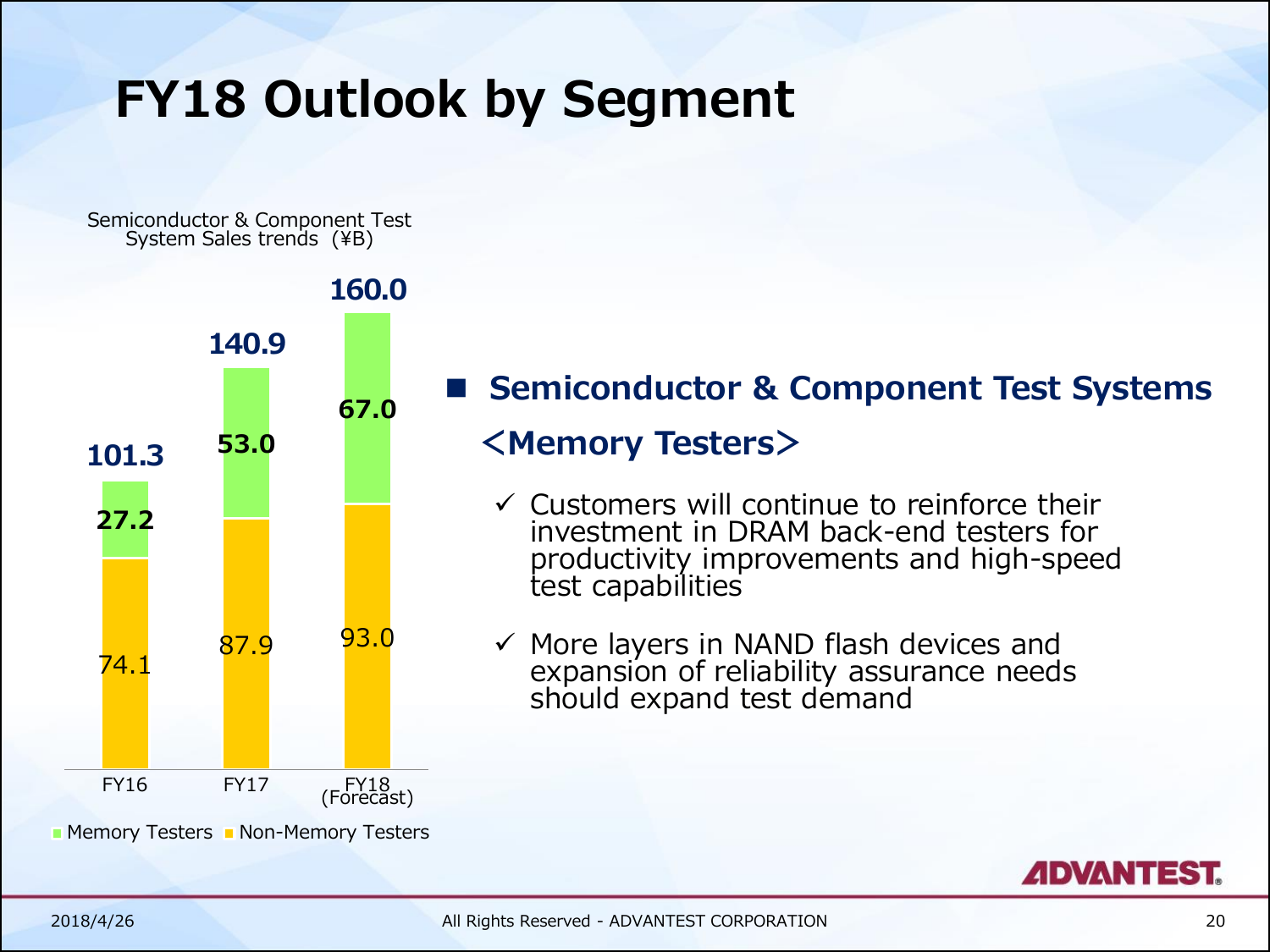# **FY18 Outlook by Segment**

Mechatronics Sales Trends (¥B)



#### **Mechatronics**

- $\checkmark$  Probe card business will grow
- $\checkmark$  Handler demand for memory and automotive applications is also growing
- ✓ Our nanotech business has bottomed out

#### **Services, Support, & Others**

 $\checkmark$  SSD tester growth will contribute to overall revenue growth for this segment